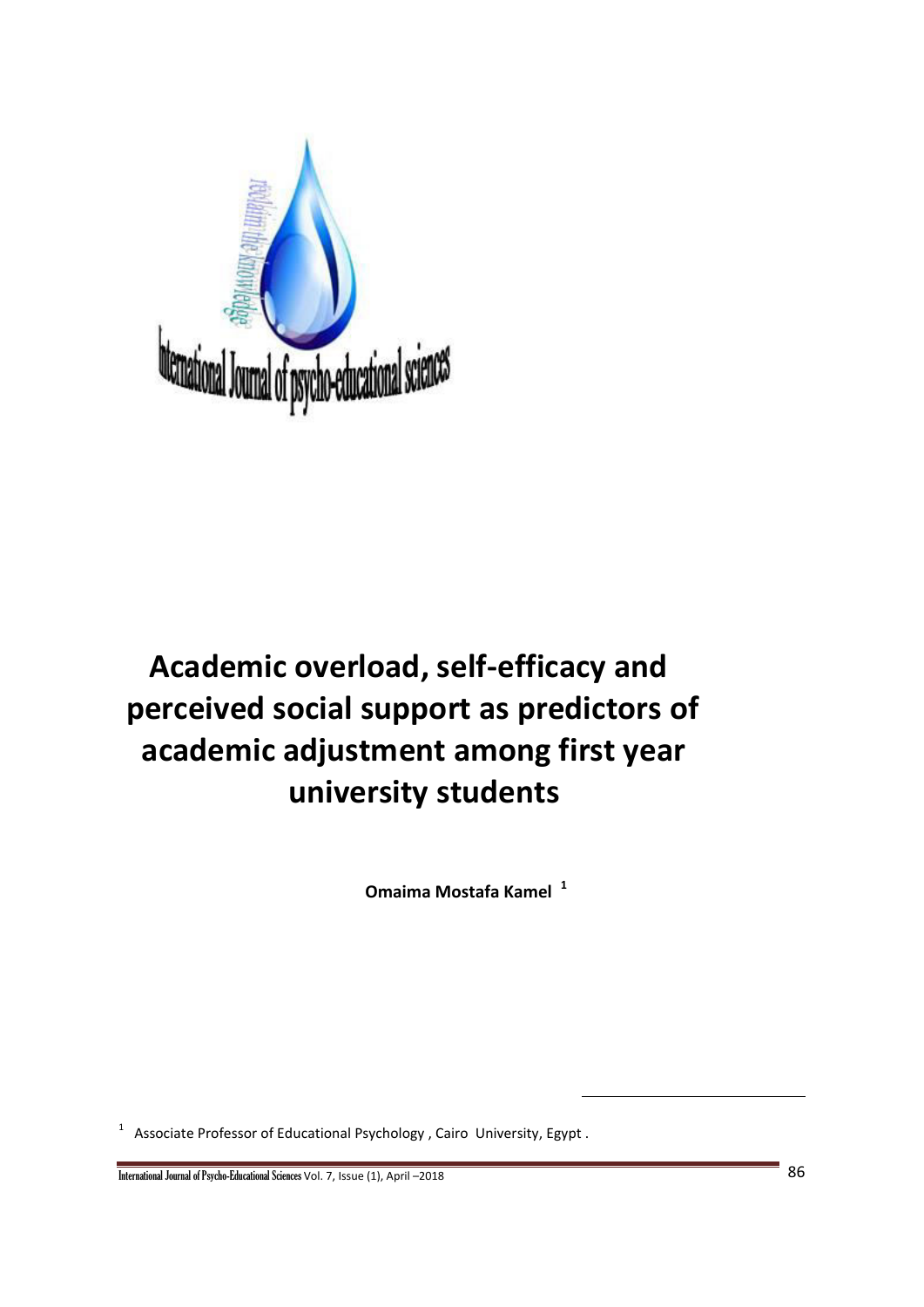## **Abstract**

 *The purpose of this study was two- folds: to investigate whether there are correlation between and among academic overload, self-efficacy and perceived social support as predictors of academic adjustment among first year university students .And to investigate the relative contribution of among academic overload, self-efficacy and perceived social support to academic adjustment among first year university students. The study employed the descriptive survey method to describe academic overload, self-efficacy and perceived social support as predictors of academic adjustment among first year university students. The sample of the study comprised of 178(120 females. 58 males , Mean age= 18.2 years , SD = .82) students attending Faculty of Specific Education in Cairo University for the academic year 2017/2018 . The study utilized questionnaires and instruments to measure psychosocial variables such as Academic overload, self-efficacy .perceived social support, and academic adjustment. The correlation coefficient results revealed significant negative relationship between academic adjustment and Academic overload(r = -.333) , while the correlation coefficients were positive for self-efficacy(r = .404) and perceived social support(r = .391). Multiple regression was performed where relative contribution of the independent variables to the prediction were observed. Findings were discussed and implication of findings was included.* 

**Keywords.** Academic overload, self-efficacy , perceived social support, academic adjustment, university students

## **Introduction**

 It seems that first year is the most critical for college adaptation because of the big numbers of possible adjustment difficulties it can generate, that is , students face several challenges, including developing a new social network, keeping up with academic work in an environment of much greater autonomy, and negotiating the temptations of a college environment (Chong et al., 2009). As Baker and Siryk (1989) put it, academic adjustment refers to motivation for learning, taking actions in order to comply with academic demands, sense of purposefulness and general satisfaction with the academic environment. On the other hand , other researchers (e.g. Russell and Petrie,1992) cited some factors that affect student's academic adjustment : aptitude, ability, study skills, test anxiety, academic motivation, self-efficacy, and attribution . The present study concentrates on the influence a number of psychosocial variables might have towards student adjustment to university, definitely academic overload, self-efficacy and perceived social support.

## *Academic overload*

Academic overload may be regarded as student' feelings of being overwhelmed by their academic requirements or responsibilities while pursuing a degree at university. Many students experience difficulty in managing the academic workload at university (Bitzer &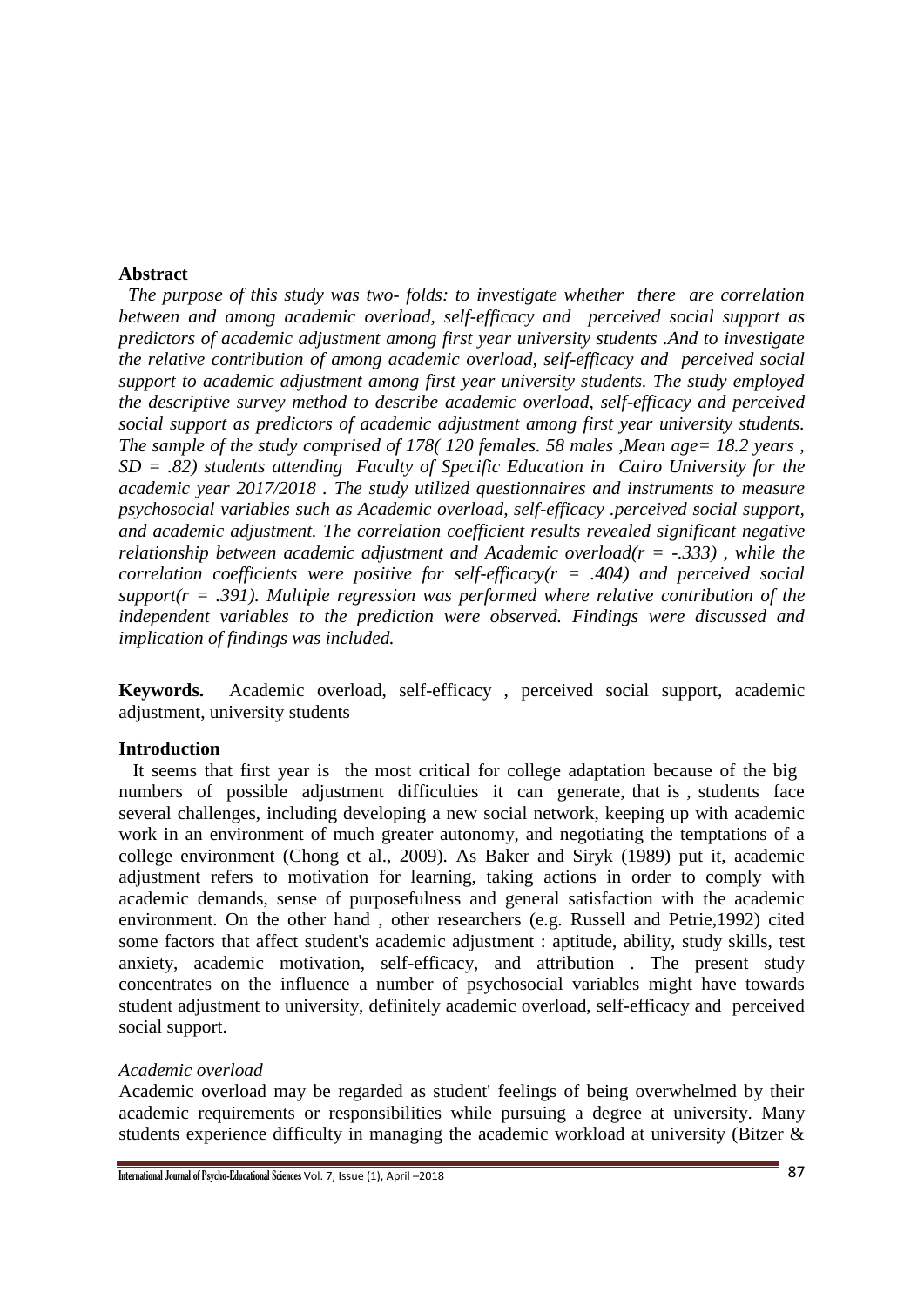Troskie-De Bruin, 2004). Students' perceptions of the demands of the academic tasks and their perceptions of their ability to succeed in completing the tasks influence the amount of effort they put into academic work, and an insufficient amount of effort may lead to academic failure(Il‐haam , Johann & Kitty ,2011). Chambel & Curral(2005)found that students' inability to manage academic workload had a negative impact on academic adjustment to university and academic performance. Il‐haam et al. (2009)explored the pathways taken by adjustment and other psychosocial variables (help‐seeking, academic motivation, self‐esteem, perceived stress, and perceived academic overload), in relation to the success of economically and educationally disadvantaged students at university. Participants were 194 first‐year students on need‐based financial aid at a South African university; they completed questionnaires that measured these psychosocial variables, and their final first‐year academic results were obtained via the university's records office. Path analyses showed that adjustment did not function as a pure mediator on academic performance as the dependent variable. Furthermore, the psychosocial factors explained much (59%) of the variance in the students' adjustment and 20% of the variance in their academic performance. Hence, the psychosocial variables better explained the students' adjustment to university than academic performance.

 Based on these findings the present study hypothesised that Academic overload is negatively related to academic adjustment.

#### *Self-efficacy*

 Self-efficacy refers to the beliefs about one's capabilities to learn or perform behaviors at designated levels (Bandura, 1997). In as a study trying to investigate the achievement motivation and self-efficacy in relation to adjustment among university students Habibah, Nooreen and Rahil (2010) found that achievement motivation and self-efficacy range from moderate ( $M = 3.17$ ,  $SD = 0.43$ ) to high levels ( $M = 5.15$ ,  $SD = 0.78$ ) indicating that they have the potentials to succeed. The three variables namely adjustment, achievement motivation and self-efficacy were found to be correlated positively with one another. A meta-analysis by Crede and Niehorster (2012) further supported the influence self-efficacy had on adjustment, as they found that self-efficacy had the strongest positive relationship with academic adjustment to university ( $= .42$ ,  $n = 988$ ,  $k = 5$ ),

 Based on these findings the present study hypothesised that self-efficacy is positively related to academic adjustment.

## *perceived social support*

 Demaray (2005) defined 'social support' as "transpiring from multiple sources (parents, teachers, close friends, classmates, and school) and consisting of multiple types (emotional, informational, appraisal, and instrumental), which may serve to improve a student's adjustment and outcomes (p. 691)".

 Previous research with undergraduate students has also shown that social support is related to and predictive of adjustment (Friedlander, Reid, Shupak, & Cribbie, 2007; Hertel, 2002; Hinderlie & Kenny, 2002; Lidy & Kahn, 2006). Results actually suggest that perceived social support may be a better predictor for students" adjustment .

 Hazalizah and Marhamah(2015) examined the role of social support and adjustment in predicting academic stress among first year students in Syiah Kuala University (UNSYIAH). A total of 364 respondents, aged between 16 and 21, completed the Indonesian version of Multi Dimensional Scale of Perceived Social Support (MSPSS), Students Adaptation to College Questionnaire (SACQ), and Student Life Stress Inventory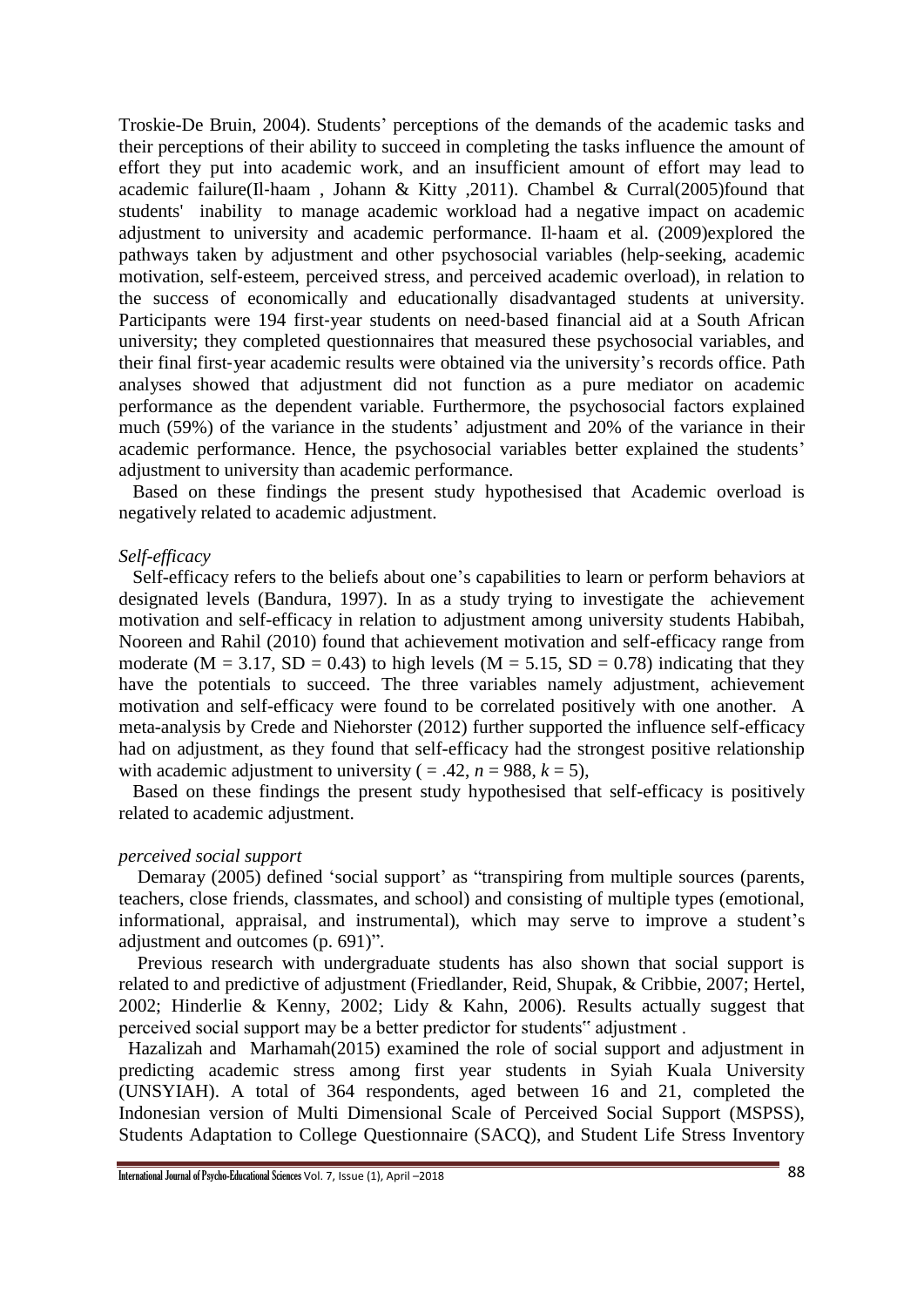(SLSI). Respondents reported moderate levels of social adjustment, personal-emotional adjustment and academic stress and low level of social and the other two subscales of adjustment. Multiple Regressions revealed that two aspects of social support and one aspect of adjustment significantly predicted academic stress.

 Previous research with undergraduate students has also shown that social support is related to and predictive of adjustment (Friedlander, Reid, Shupak, & Cribbie, 2007; Hertel, 2002; Hinderlie & Kenny, 2002; Lidy & Kahn, 2006).

 Based on these findings the present study hypothesised that perceived social support is positively related to academic adjustment.

# **Research Questions**

The following two research questions were posed and investigated in the study:

Are there correlation between and among academic overload, self-efficacy and perceived social support as predictors of academic adjustment among first year university students ?

What is the relative contribution of academic overload, self-efficacy and perceived social support to academic adjustment among first year university students?

# **Materials and Methods**

The study employed the descriptive survey method to describe academic overload, selfefficacy and perceived social support as predictors of academic adjustment among first year university students.

**Sample:** The sample of the study comprised of 178(120 females. 58 males ,Mean age= 18.2 years , SD = .82) students attending Faculty of Specific Education in Cairo University for the academic year 2017/2018 .

**Measures :**The study utilized questionnaires and instruments to measure psychosocial variables such as Academic overload, self-efficacy , perceived social support, and academic adjustment.

1- *Academic Overload Questionnaire (AOQ)* (Mitra and Sengupta ,2005). It was developed to measure the academic burden which is beyond the individual's means to satisfy. Thus feeling of burden surfaces due to various other curricular and co-curricular activities, school homework coupled with regular class tests. The questionnaire has 33 items and tests academic overload of adolescents within the age 14-18 years of both the sexes. It has five dimensions measuring the overload due to personal, familial, teacher, peer group and societal aspects. The test-re-test reliability of the questionnaire was found out to be 0.85, The validity of the questionnaire found out by finding the inter-item consistency which proved to significant at the 0.01 level for all items.

2- *Self-Efficacy for Learning Form (SELF)* (Zimmerman & Kitsantas, 2007). It was developed to assess students' Self-Efficacy for Learning. The first scale consisted of 57 items. Then, the items in the study were abridged to 18 items. The students responded to each item using a scale ranged from 0 to 100 points (0=definitely cannot do it, 30=probably cannot do it, 50=maybe, 70=probably can do it, 100= definitely can do it). The test-re-test reliability of the questionnaire was found out to be 0.83, The validity of the questionnaire found out by finding the inter-item consistency which proved to significant at the 0.01 level for all items.

3- *Perceived Social Support Scale* .The Perceived Social Support from Friends and Fa mily Scale (PSS-Fr and PSS-Fa; Procidano & Heller, 1983) is a 40-item scale (20 items about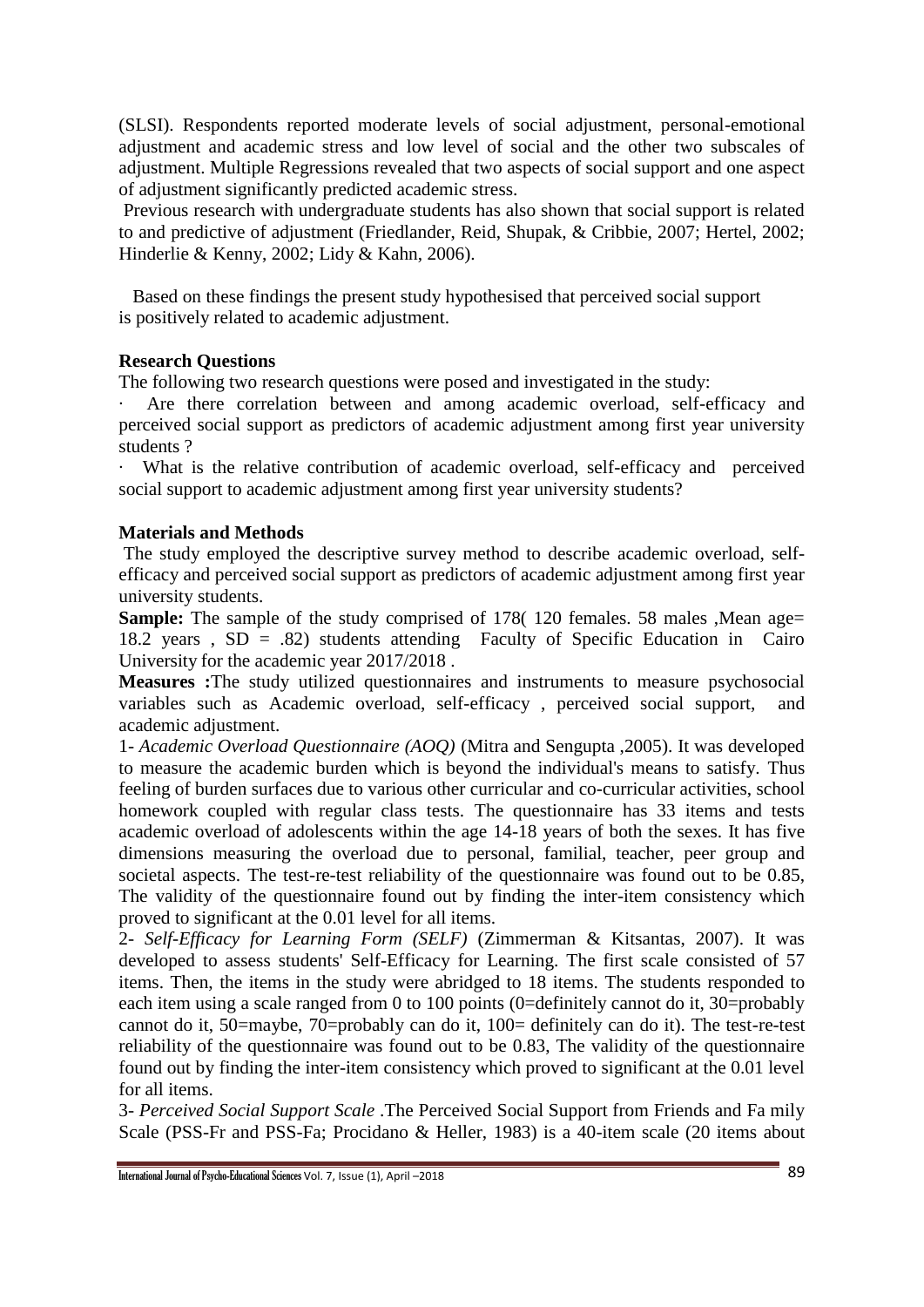friends, and 20 item s about family) that assesses how individuals perceive support, information and feedback from their friends and family (Procidano and Heller, 1983, p. 2). Each item asks the individual to circle a "yes" ," I don't know " or "No" response. The PSS (Fr) and PSS (Fa) have a good internal consistency with  $\alpha = 90$ .

4- *Student Adaptation to College Questionnaire (SACQ)* (Baker and Sirk ( 1989). A psycho-metrically tested instrument used in many universities and colleges to measure how well students adjust to college experience . The questionnaire has academic adjustment and social adjustment subscales . Each scale comprised 25 items, each rated on a 4-point Likert-type scale, with higher scores reflecting academic/social adjustment . Both scales required respondents to rate their level of agreement or disagreement, indicating "very true", or "somehow true", or "not true", or "not true at all" .The academic adjustment sub scale was adopted in this study. For reliability the alpha coefficients are .90

**Procedure** .The participants were informed by the researcher regarding the purpose of the study. The instruments were distributed and participants were asked to fill in them.

**Data Analysis .**After checking the retrieved questionnaires to determine their suitability for analysis, and discarding those with missing information, the data were collated and analyzed using IBM SPSS Statistics 20. Computations for descriptive statistics, correlations, and regression were done.

## **Results**

#### **Correlation analysis**

 Prior to carrying out the regression analysis it was first necessary to conduct bivariate correlation analysis to ascertain the relationships between the independent variables and the dependent variable.

 The correlation coefficient results revealed significant negative relationship between academic adjustment and Academic overload( $r = -.333$ ), while the correlation coefficients were positive for self-efficacy( $r = .404$ ) and perceived social support( $r = .391$ ).

Table 1. Pearson correlation coefficients between academic adjustment and the prediction variables

| Variable               | Academic overload self-efficacy |          | perceived<br>support | social |
|------------------------|---------------------------------|----------|----------------------|--------|
| academic<br>adjustment | $-.333*$                        | $.404**$ | $.391**$             |        |

## **Regression analysis**

 Multiple regression was performed to investigate the ability of Academic overload selfefficacy perceived social support to predict academic adjustment . As shown in Table 2, the results indicated that the following beta weights which represented the relative contribution of the independent variables to the prediction were observed. Academic overload (*beta* = .02,  $t = -4.08$ ), self-efficacy (*beta* = .24,  $t = 2.85$ ), perceived social support  $(beta = .23, t = 2.61).$ 

Table 2. Results of multiple regression for prediction of academic adjustment

|            |             | coefficients |  |
|------------|-------------|--------------|--|
| Std. error | <b>Beta</b> | Sig.         |  |

International Journal of Psycho-Educational Sciences Vol. 7, Issue (1), April –<sup>2018</sup>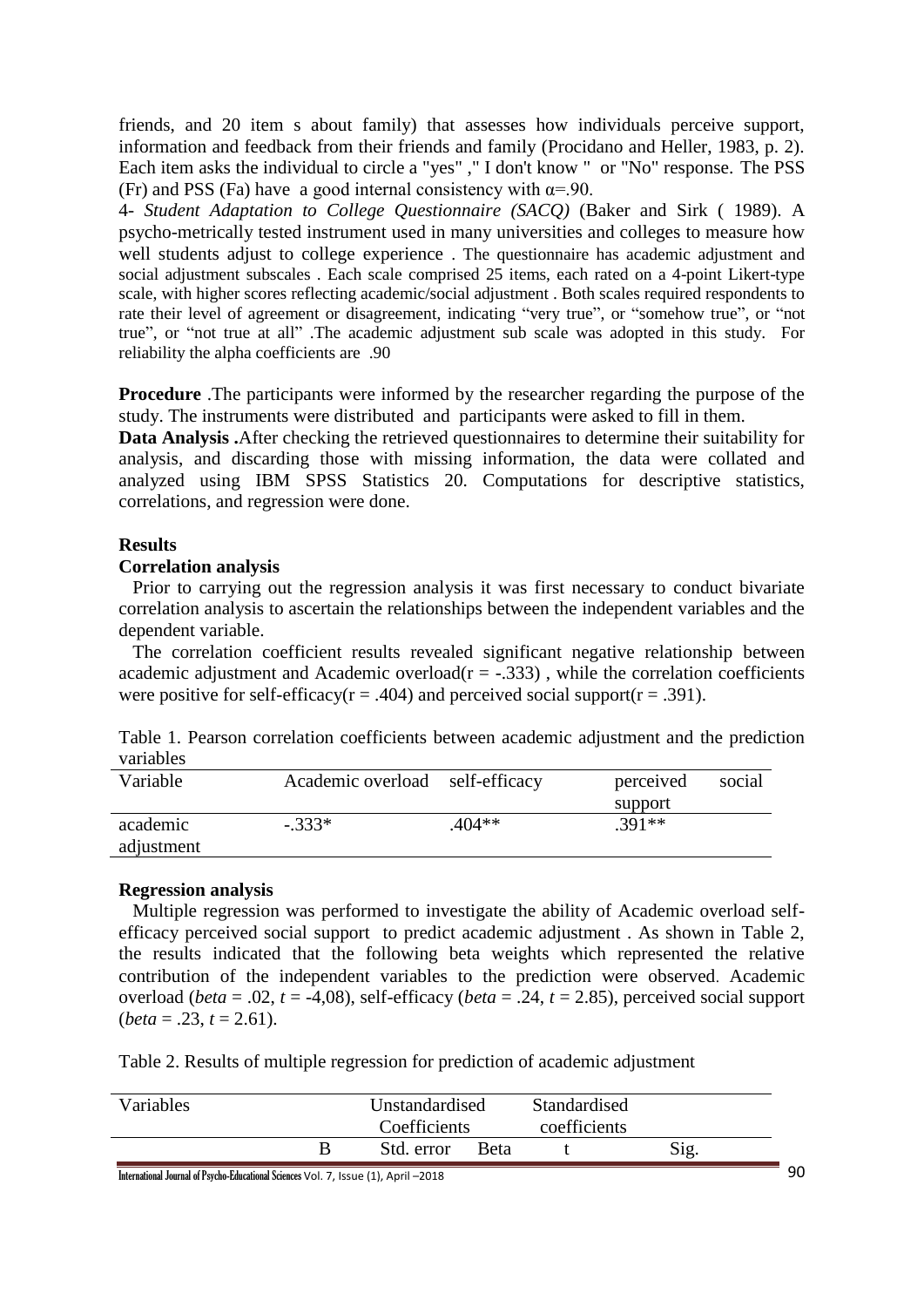| (Constant)        |             | $-3.41$ | 3.12  |     | $-.11$  | .23 |  |
|-------------------|-------------|---------|-------|-----|---------|-----|--|
| Academic overload |             | $-.33$  | $-10$ | .02 | $-4.08$ | .05 |  |
| self-efficacy     |             | 1.56    | .60   | 24  | 2.85    | 00  |  |
| perceived         | social 1.42 |         | .86   | .23 | 2.61    |     |  |
| support           |             |         |       |     |         |     |  |

## **Discussion**

 The purpose of this study was two- folds: to investigate whether there are correlation between and among academic overload, self-efficacy and perceived social support as predictors of academic adjustment among first year university students .And to investigate the relative contribution of academic overload, self-efficacy and perceived social support to academic adjustment among first year university students. Table 1. revealed significant negative relationship between academic adjustment and academic overload( $r = -.333$ ),while the correlation coefficients were positive for self-efficacy( $r = .404$ ) and perceived social support( $r = .391$ ). As shown in Table 2, the results indicated that the following beta weights which represented the relative contribution of the independent variables to the prediction were observed. Academic overload (*beta* = .02,  $t = -4.08$ ), self-efficacy (*beta* = .24,  $t =$ 2.85), perceived social support (*beta* = .23, *t* = 2.61).

 The results of the present study indicated that academic overload leads to lower academic adjustment among first year university students. This means that students who feel overwhelmed by their daily academic requirements and responsibilities will have lower academic adjustment. This result is in accordance with previous research by Bitzer and Troskie-De Bruin (2004), Chambel and Curral (2005) and Petersen et al. (2009). First-year college students, may well underestimate the amount of time they require for independent learning, reading, course preparation and working on assignments; and/or also overestimate their academic abilities and skills. Accordingly, they may be feeling overloaded by the constant academic tasks and responsibilities.

 The results of the present study show that higher levels of self-efficacy lead to better academic adjustment of first-year college students. This means that students who feel confident about their skills, who are confident about their academic and learning capabilities and who have a positive attitude or perception towards their abilities will perform better academically and adapt to the academic demands of the university . This result is in accordance with previous research which has also indicated a positive relationship between self-efficacy and academic adjustment (Safaa M. A. Yadak, 2017). The more time students allocate towards studying, the higher their level of self-efficacy and the better their academic adjustment.

 The present study also found relationship between perceived social support from friends or family members and students' academic adjustment. This finding was in line with research conducted by many researchers in the field (e.g. Hertel, 2002; Hinderlie & Kenny, 2002; Lidy & Kahn, 2006).

## **Implication of Findings**

 A number of implications have emerged from the results of the present study. First, students who feel overwhelmed by their daily academic requirements and responsibilities will have lower academic adjustment, hence, they are in need to be free from feeling overwhelmed by their daily academic requirements and responsibilities in order to feel academically adapted to university demands . When this happens , there should be social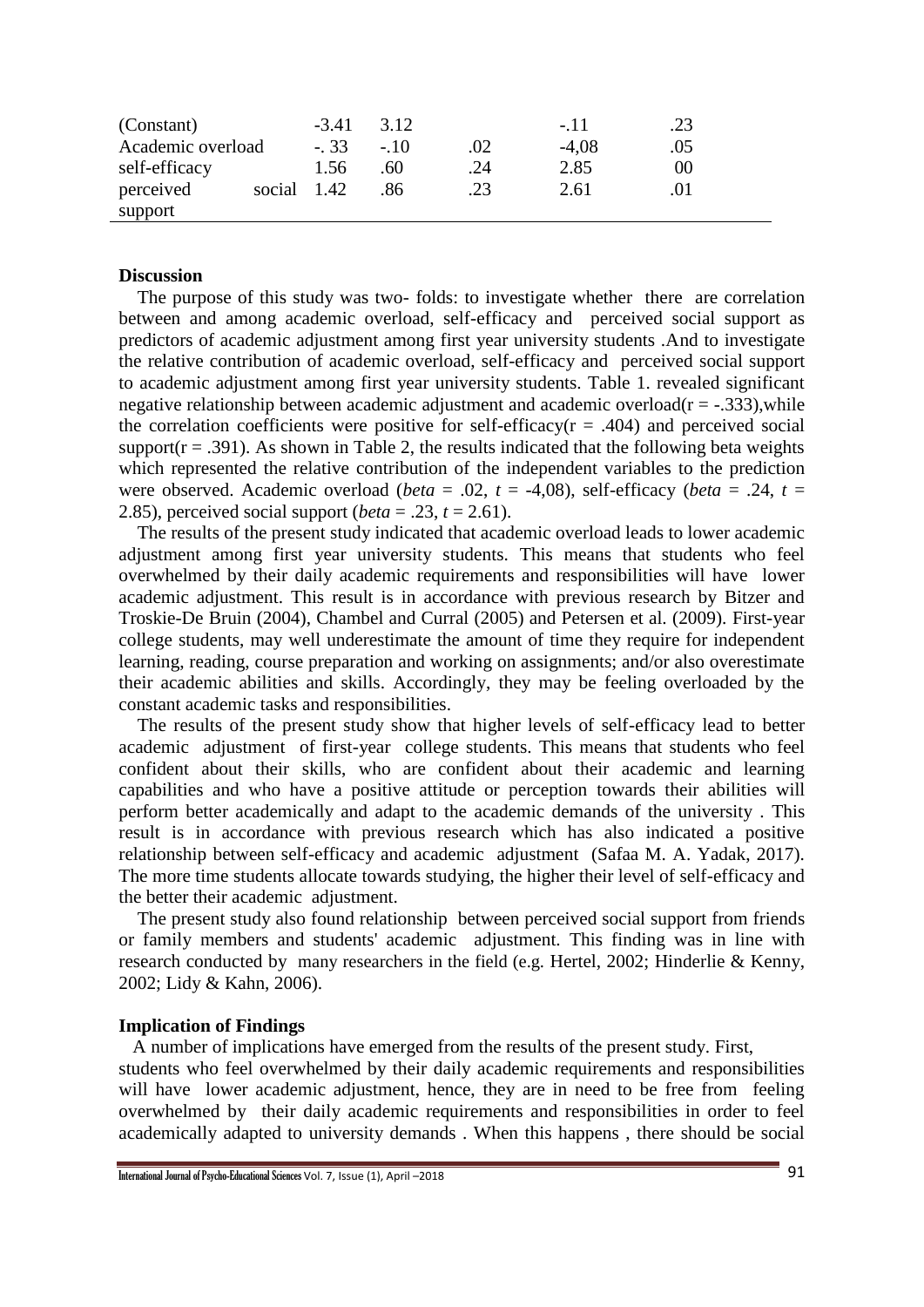support from friends or family members. This may have a buffering effect on the academic overload. Similarly, improving students' self-efficacy via vicarious experience, verbal persuasion, active domain and anxiety management, may have a positive effect on their academic adjustment.

## **Reference**s

- Baker, R.W., & Sirk, B. (1989). *Student Adaptation to College Questionnaire (SACQ): Manual.* Los Angeles, California: Western Psychological Services
- Bandura, A.(1997). *Self-Efficacy: The Exercise of Control*. 1st Edn., Worth Publishers, New York,
- Bitzer, E., & Troskie-De Bruin, C. (2004). The effect of factors related to prior schooling on student persistence in higher education. *South African Journal of Education, 24,*  119–125.
- Chambel, M.J., & Curral, L. (2005). Stress in academic life: Work characteristics as predictors of student well-being and performance. *Applied Psychology: An International Review, 54,* 135–147.
- Chong, M. A., Elias, H., Mahayuddin, R., & Uli, J. (2009). Adjustment Among First year Students in Malaysian University. *European Journal of Social Sciences*, 8(3), 496- 505.
- Crede, M., & Niehorster, S. (2012). Adjustment to College as Measured by the Student Adaption to College Questionnaire: A Quantitative Review of its Structure and Relationships with Correlates and Consequences. *Educational Psychology Review, 24*(1), 133-165.
- Demaray, M. K., Malecki, C. K., Davidson, L. M., Ho dgson, K. K., & Rebus, P. J. (2005). The Relationship Between Social Support And Student Adjustment: A Longitudinal Analysis. *Psychology in the Schools*,42(7), 691-706.
- [Fauzah ,M](https://www.researchgate.net/scientific-contributions/2091356223_Fauzah_Marhamah?_sg=4JVBcIZOMEidEQkFbIEFsUc_Epf6omq0BuJEuUVkXPEnfPZ6C5tEaJ_DgDI_V83kx-4z96s.d5SIH8rH8W_LHrMVJ8wMP4lYeqU2PLMTs8Z0BQcO-Ojj7GCjpsIUqIRAoY7-fy9Y9mcrUXwJApTWPtmzZeenGA) .& [Hazalizah ,B.\(2015\).](https://www.researchgate.net/scientific-contributions/2133825923_Hazalizah_Binti_Hamzah?_sg=4JVBcIZOMEidEQkFbIEFsUc_Epf6omq0BuJEuUVkXPEnfPZ6C5tEaJ_DgDI_V83kx-4z96s.d5SIH8rH8W_LHrMVJ8wMP4lYeqU2PLMTs8Z0BQcO-Ojj7GCjpsIUqIRAoY7-fy9Y9mcrUXwJApTWPtmzZeenGA) support, adjustment, and academic stress among first year students in Syiah Kuala University (UNSYIAH). Conference: International Conference on Current Issues In Education (ICCIE) 2015 At: Yogjakarta, Indonesia.
- Friedlander, L. J., Reid, G. J., Shupak, N., & Cribbie, R. (2007). Social support, selfesteem, and stress as predictors of adjustment to university among first-year undergraduates. *Journal of College Development, 48*(3), 259-274.
- Habibah Elias, Nooreen Noordin and Rahil Hj. Mahyuddin(2010).Achievement Motivation and Self-Efficacy in Relation to Adjustment among University Students. *Journal of Social Sciences* 6 (3): 333-339.
- Hertel, J. B. (2002). College student generational status: Similarities, differences, and factors in college adjustment. *The Psychological Record, 52*, 3-18.
- Hinderlie, H. H., & Kenny, M. (2002). Attachment, social support, and college adjustment among Black students at predominantly White universities. *Journal of College Student Development, 43*(3), 327-340.

International Journal of Psycho-Educational Sciences Vol. 7, Issue (1), April –<sup>2018</sup>